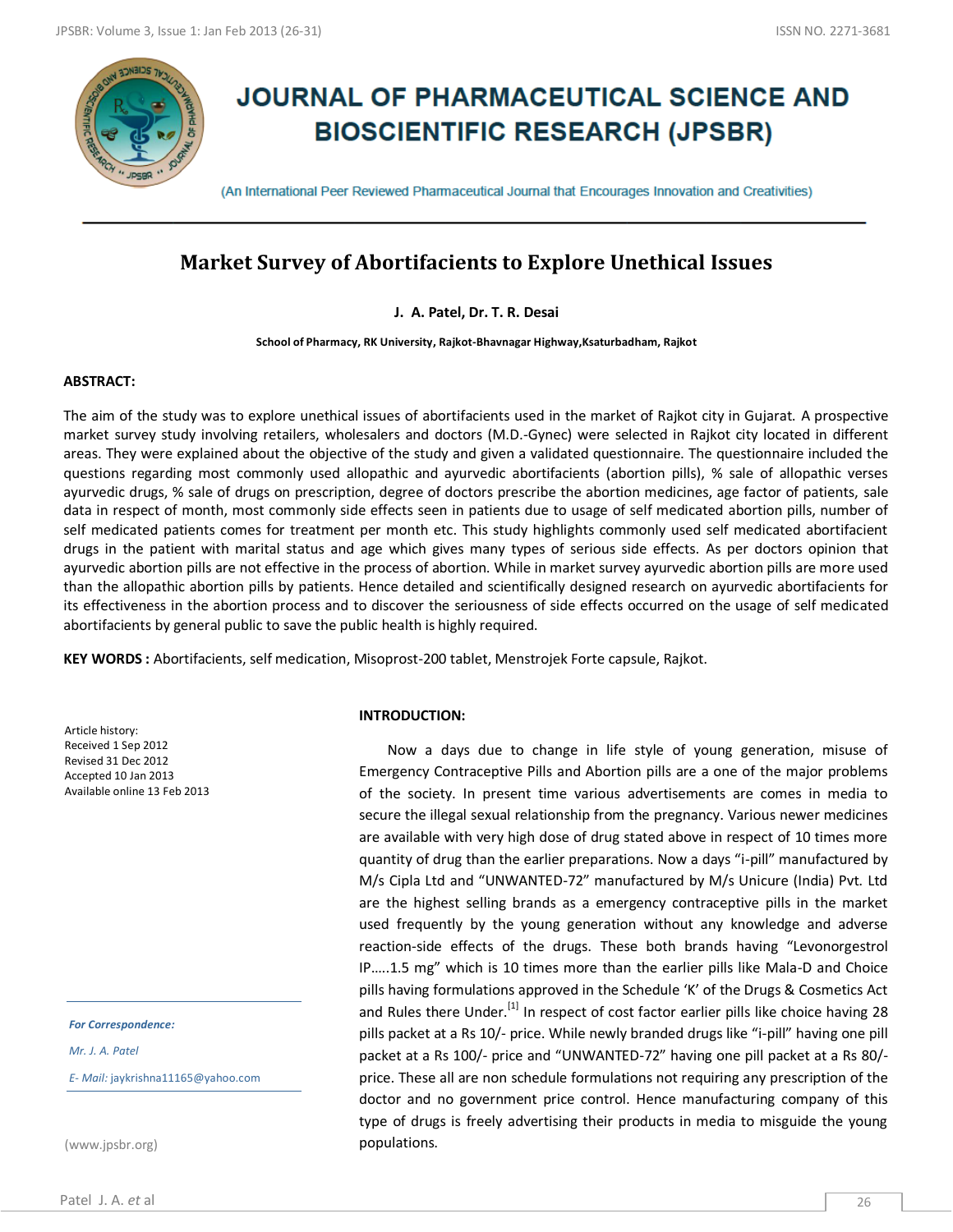At present Government of India make a strict vigilance on the Abortion procedure under the Medical Termination of Pregnancy Act 2002 & Rules 2003 there under. Only Government approved MTP centers do the abortion activity.<sup>[2]</sup> Various allopathic Abortion Pills containing schedule formulations requiring doctor prescription like "MT Pill Kit", "Unwanted Kit" having Mifepristone & Misoprostol as an active ingredients used frequently buy without prescription for abortion by young generation to terminate the pregnancy after illegal sexual relationship. "MT Pill Kit", "Unwanted Kit" like formulations having a MRP Rs.499/- which is supplied to retailers by a manufacturing company on a subsidize rate like a Rs 60/- to 65/- only. Hence for selling of this type of product no marketing is required the manufacturers and on other side due big profit most of the retailers are pushing this product easily in the market resulting easy availability of the product for the self medication. All allopathic drugs label contains following type of warning are printed as per the Government rules and regulations. [3]

Schedule 'H' drug: Warning: To be sold by retail on the prescription of a Registered Medical Practitioner only.

Warning: Product is to be used only under the supervision of a service provider and in a medical facility as specified under MTP Act 2002 & MTP Rules 2003.

Warning: Misoprostol is contraindicated in pregnant woman and also in those women who are going to be pregnant in short period of time.

Many other ayurvedic capsule preparations are also available in the market which is widely used in the urban and rural area for abortion purpose. All ayurvedic preparation containing following type of warning is printed on the label. [4]

Dosage: As prescribed by the physician.

Warning; Not to be given during pregnancy.

In spite of this most of the allopathic and ayurvedic abortion pills are to be used without any consultation of doctors. Various types of side effects were seen after self medicated use of abortion pills which is shown earlier.

Government has banned the formulation contains fixed dose combination of crude ergot preparation and fixed dose combination of oestrogen and progestin for some extent in past.<sup>[5][6]</sup>

Government of India plans for new norms for the advertisement of emergency contraceptive pills due to rate of misuse of product is very high in India.<sup>[7]</sup> A public Interest Litigation was filed by the Hyderabad resident Shri C.S.Ranga Rajan against Drug Controller General of India (DCGI) in the Andhra Pradesh High Court for seeking ban on marketing of contraceptive pills. Andhra Pradesh High Court issues notice to DCGI on emergency contraceptive pills issue. DCGI replies for it but no fruitful out comes seen till date for the restriction of advertisement and restriction of sale by a law.<sup>[8]</sup>

Termination of pregnancy has been practiced since the time immemorial. Most widely used methods for terminating pregnancy in first trimester are surgical, primarily suction evacuation. An estimated 26 million pregnancies are terminated legally throughout the world, and 20 million are terminated illegally, with more than 78,000 deaths. In India alone 10-12 million abortions take place annually, resulting in 15-20 thousand maternal deaths, mainly due to illegal abortions.<sup>[9]</sup>Non availability of trained medical help and the unwarranted secrecy surrounding the unwanted pregnancy often force women to go for illegal abortion which may be fatal at times $[10]$ 

Due to above observations it is seen that in today's market present scenario shows that most of the ayurvedic and allopathic abortifacient drugs are used by way of self medication without any consultation of doctors. Hence it is necessary to check the usage trends of abortion pills in the market to reduce the self medication of abortion pills for the betterment of public health.

In general survey of the doctors (M.D.-Gynecologist) it is seen that they are not confident about the result of ayurvedic abortion pills. Whether its works in a limited times or not? Generally most of the retailers are sell an ayurvedic abortifacient drug at first time. If a required result was not obtained then they are go for allopathic abortifacient pills secondly. This is very serious practice to play with human life. Hence it is decided that medicated abortion which is generally effective between 24 to 60 days of gestation.  $[11][12]$  In this short time period today's most commonly used ayurvedic abortifacient pills are really effective or not? Otherwise it makes a very dangerous condition in the life of pregnant woman.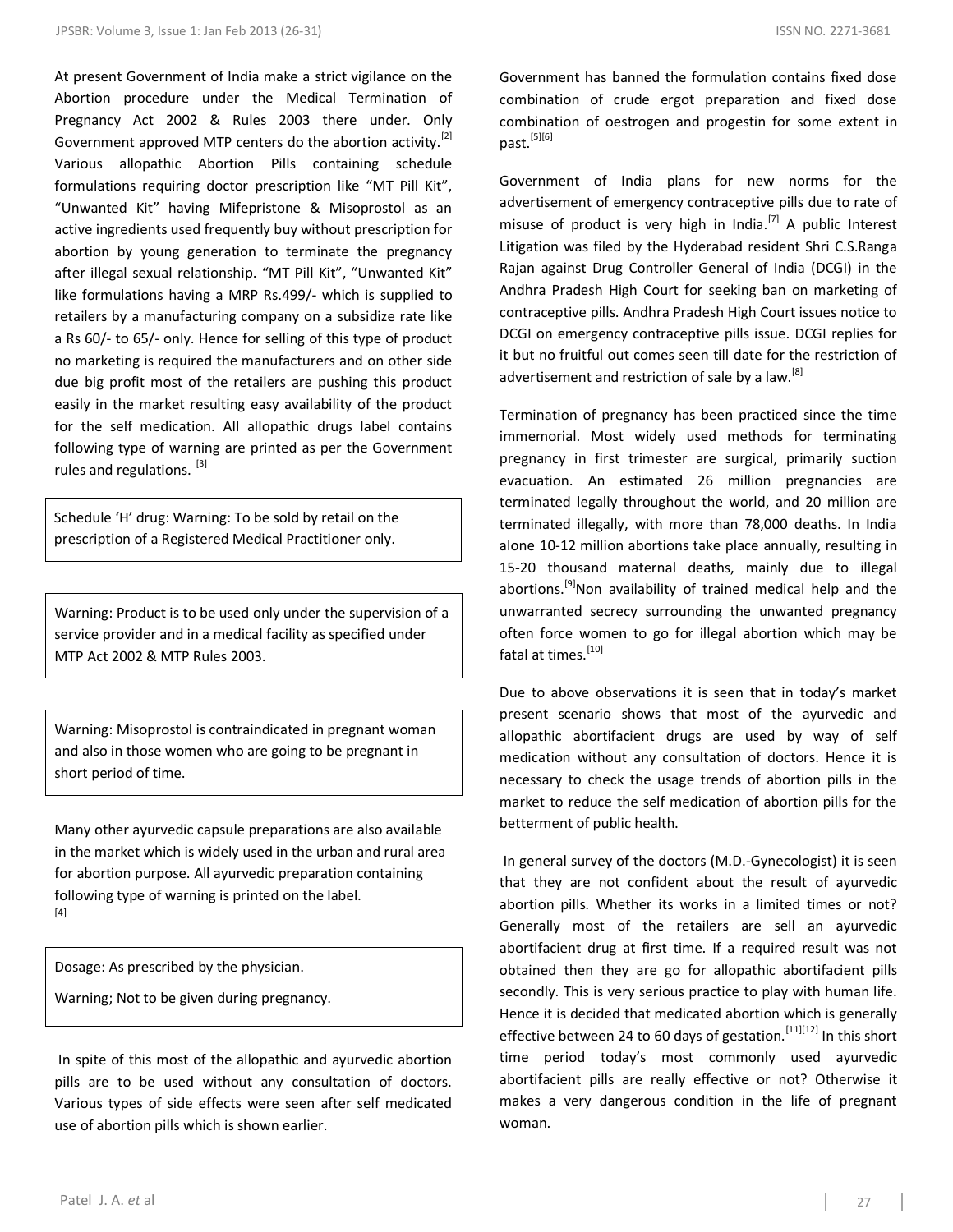It is generally observed that woman who takes an abortion pills for abortion by way of self medication having very serious types of side effects than a woman who take an abortion pills for abortion under guidance and direct supervision of doctors.[13][14][15][16] This situation is occurred due to lake of knowledge about the health situation and abortifacient drugs. Hence it is decided to do clinical study on the self medicated women verses doctor treated woman for abortion in respect of side effects.

Due to above observations it is seen that Government interested in birth control, Public interested in illegal abortion and Businessman interested in big profit, a worst condition is developed in the present scenario. Hence it is necessary to study on the misuse of various type of abortion inducing pills which is directly affect the women health in future days of life by market survey study involving chemist (retailers and wholesalers) and Gynecologist of the Rajkot city of the Gujarat state is selected for this study.

#### **Material and Methods**

#### **Design:-**

A prospective market survey study involving retailers, wholesalers and doctors (M.D.-Gynec) of Rajkot city were carried out in the month of May-June 2012.

#### **Subjects:-**

Ten retailers, three wholesalers and five doctors (M.D.-Gynec) of the Rajkot city were selected for the test case study on the self medicated abortifacients.

#### **Methods:-**

The retailers, wholesalers and doctors were explained the objective of the study and given a validated questionnaire.

#### **Outcome Measures:-**

The questionnaire included questions like which three allopathic abortion pills are highest selling brand in the market, which three ayurvedic abortion pills are highest selling brand in the market, % sale of allopathic verses ayurvedic abortion pills, how many customers repeatedly demands this type of medicines, how many % allopathic drugs to be sold in the prescription of doctors, qualification of doctors who wrote a prescription of allopathic abortion pills, gender % of customers, % marital status of customers, % age break up of female customers, month wise sale data of abortion pills from wholesalers, age fraction of patients comes for the treatment due to self medication of abortion pills, % marital status of patients, most commonly used three brands

of allopathic abortion pills in self medicated patients, most common side effects seen due to self medication, ratio of self medicated patients verses doctor treated patients, number of self medicated patients comes for treatment per month, number of patients cases for serious type of side effects, opinion of doctors for the effectiveness of ayurvedic abortion pills etc.

#### **RESULTS :-**

From bellow observations it is concluded that

- 1. Allopathic drug Misoprost-200 tablet, MTP kit, Unwanted kit and Ayurvedic drug Menstrojek Fort Capsule, Em.P.Forte capsule, Ruta Forte capsule are the top most selling brand in Rajkot city market for self medicated abortion.
- 2. Ayurvedic drugs are more used than the allopathic drugs in self medicated abortions.
- 3. 90% young generation is selected emergency contraceptive pills than abortion pills.
- 4. More than 50% allopathic drugs to be sold without prescription of doctors.
- 5. All ayurvedic drugs are to be sold without any prescription and consultation of ayurvedic doctors.
- 6. More than 60% customers purchased abortifacient drugs are male.
- 7. Misoprost-200 tablet is a most leading salable brand confirmed by the sales data of wholesalers.
- 8. Nearly 75% self medicated abortifacient drugs consumed by ladies age between 20 to 30 years.
- 9. Due to misusage of self medicated abortifacient drugs, most commonly side effects seen in patients like a severe bleeding retained products, abdominal muscle cramping, diarrhea, nausea, vomiting, vaginal infection, dizziness, headache etc.
- 10. Numbers of self medicated abortion patients are higher than the doctor treated medically terminated pregnancy (MTP) patients.
- 11. As per doctors (M.D.-Gynec) opinion that ayurvedic abortifacients are not effective in the process of abortion.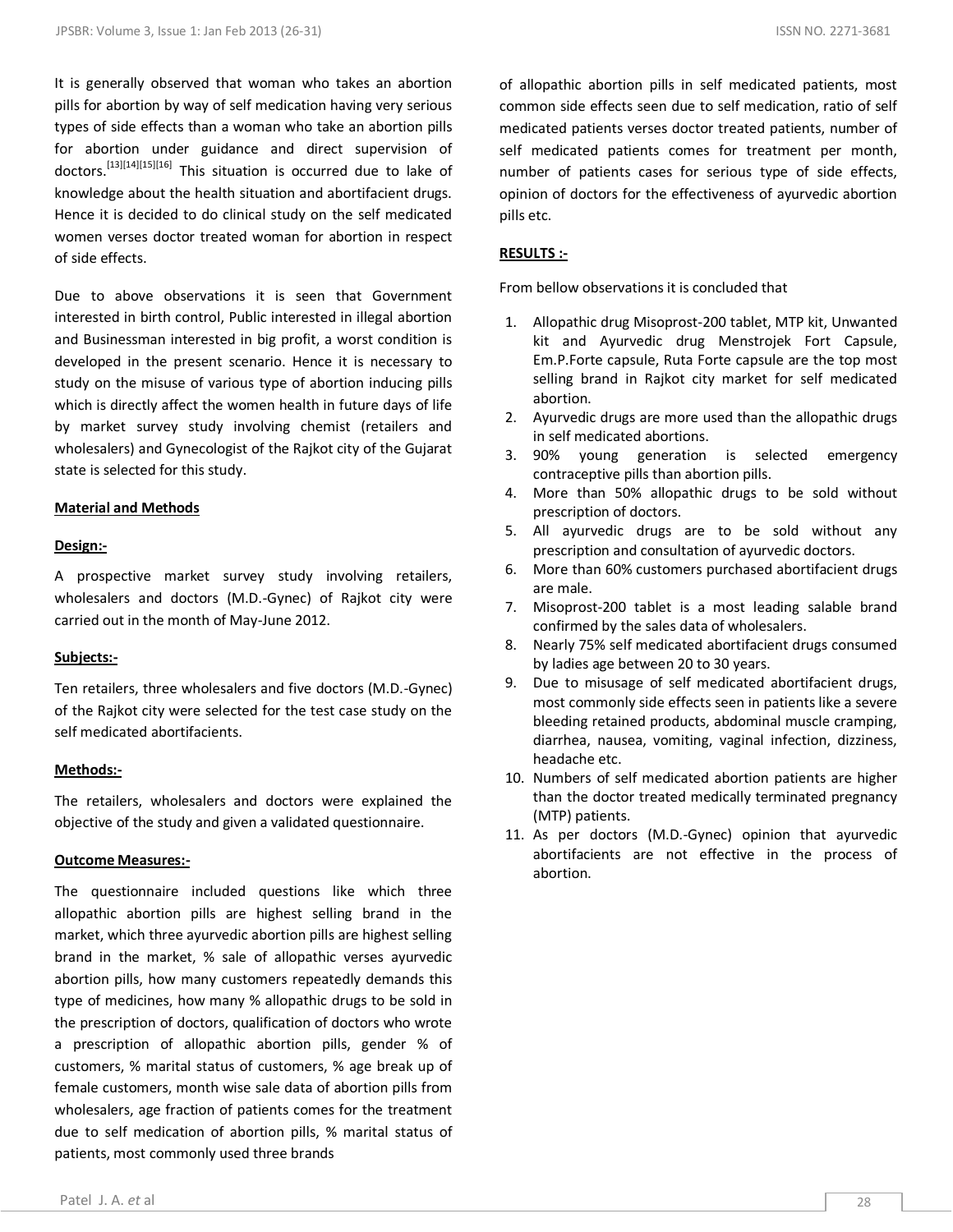| Sr<br>no       | Top selling brnds<br>(Allo.)                             | Top selling brnds<br>(Ayu.)                                       | % sale<br>Allo./ay<br>u | $%$ of<br>repeat<br>ed<br>patien<br>t | % sale<br>on<br>prescr<br>iption | Qualification<br>of Doctor                               | % Gender<br>ratio<br>Male/Fe<br>male | $%$ of<br><b>Unmarrie</b><br>d/Marrie<br>d | % Age<br>break up           |
|----------------|----------------------------------------------------------|-------------------------------------------------------------------|-------------------------|---------------------------------------|----------------------------------|----------------------------------------------------------|--------------------------------------|--------------------------------------------|-----------------------------|
| $\mathbf 1$    | 1. Mifegest Kit<br>2.<br>Unwanted Kit<br>3.MT pill       | 1.Menstrojek<br>Forte<br>2.Em.p.Forte cap.<br>3.DyFot Cap.        | 80%/20<br>%             | 10%                                   | 10%                              | $M.D.-100%$                                              | 95%/5%                               | 20%/80%                                    | 20-30=80%<br>30-40=20%      |
| $\overline{2}$ | 1.MT Pill<br>2. Misoprost 200<br>3.MTP kit               | 1.Menstrojek<br>Forte 2.RutaForte<br>cap. 3.Em.P.Forte<br>Cap.    | 30%/70<br>%             | 10%                                   | 10%                              | M.D.-30%<br>B.H.M.S.-40%<br>D.H.M.S.-30%                 | 70%/30%                              | 10%/90%                                    | 20-30=80%<br>30-40=20%      |
| 3              | 1.Misoprost 200<br>2. Unwanted Kit<br>3.MT pill          | 1.Menstrojek<br>Forte<br>2.Em.p.Forte cap.<br>3. Ruta Forte Cap.  | 60%/40<br>%             | 5%                                    | 70%                              | B.H.M.S.-50%<br>D.H.M.S.-50%                             | 50%/50%                              | 10%/90%                                    | 20-30=80%<br>30-40=20%      |
| 4              | 1. Unwanted Kit<br>2. Misoprost 200<br>3. Cytolog tablet | 1.Ruta Forte cap.<br>2. Menstrojek<br>Forte 3.menstro<br>Cap.     | 20%/80<br>%             | 5%                                    | 80%                              | M.D.-100%                                                | 30%/70%                              | 20%/80%                                    | 20-30=80%<br>30-40=20%      |
| 5              | 1.Misoprost 200<br>2. MTP Kit<br>3. Unwanted Kit         | 1. Gyano cap.<br>2. Menstrojek<br>Forte 3. Hurry<br>Cap.          | 40%/60<br>%             | 10%                                   | 15%                              | M.D.-100%                                                | 75%/25%                              | 10%/90%                                    | 20-30=50%<br>30-40=50%      |
| 6              | 1.MTP Kit<br>2. MT Pill<br>3. Misoprost 200              | 1.Em.P.Forte cap.<br>2. Menstrojek<br>Forte 3.Ruta<br>Forte Cap.  | 60%/40<br>%             | 2%                                    | 50%                              | M.B.B.S.-20%<br>M.D.-60%<br>B.H.M.S.-10%<br>D.H.M.S.-10% | 80%/20%                              | 5%/95%                                     | 20-30=70%<br>30-40=30%      |
|                | 1. Cytolog tablet<br>2. Misoprost 200<br>3.MTP Kit       | 1.Menstrojek<br>Forte 2.Nc Norm<br>C.P.cap. 3.                    | 20%/80<br>%             | 5%                                    | 100%                             | M.D.-100%                                                | 80%/20%                              | 0%/100%                                    | 20-30=Nil<br>30-<br>40=100% |
| 8              | 1.MTP Kit<br>2. MT Pill<br>3. Misoprost 200              | 1.Menstrojek<br>Forte<br>2.Em.p.Forte cap.<br>3. Ruta Forte Cap.  | 60%/40<br>%             | 5%                                    | 90%                              | M.D.-100%                                                | 70%/30%                              | 10%/90%                                    | 20-30=70%<br>30-40=30%      |
| 9              | 1.MTP Kit<br>2. Misoprost 200<br>3. Unwanted Kit         | 1.Menstrojek<br>Forte 2.Ruta<br>Forte cap.<br>3.Em.P.Forte Cap.   | 70%/30<br>%             | 5%                                    | 30%                              | M.D.-100%                                                | 50%/50%                              | 10%/90%                                    | 20-30=80%<br>30-40=20%      |
| 10             | 1.Misoprost 200<br>2. Unwanted Kit<br>3.MT pill          | 1. Menstrojek<br>Forte<br>2.Em.p.Forte cap.<br>3. Ruta Forte Cap. | 30%/70<br>%             | 10%                                   | 50%                              | M.B.B.S.-50%<br>B.H.M.S.-25%<br>D.H.M.S.-25%             | 80%/20%                              | 10%/90%                                    | 20-30=80%<br>30-40=20%      |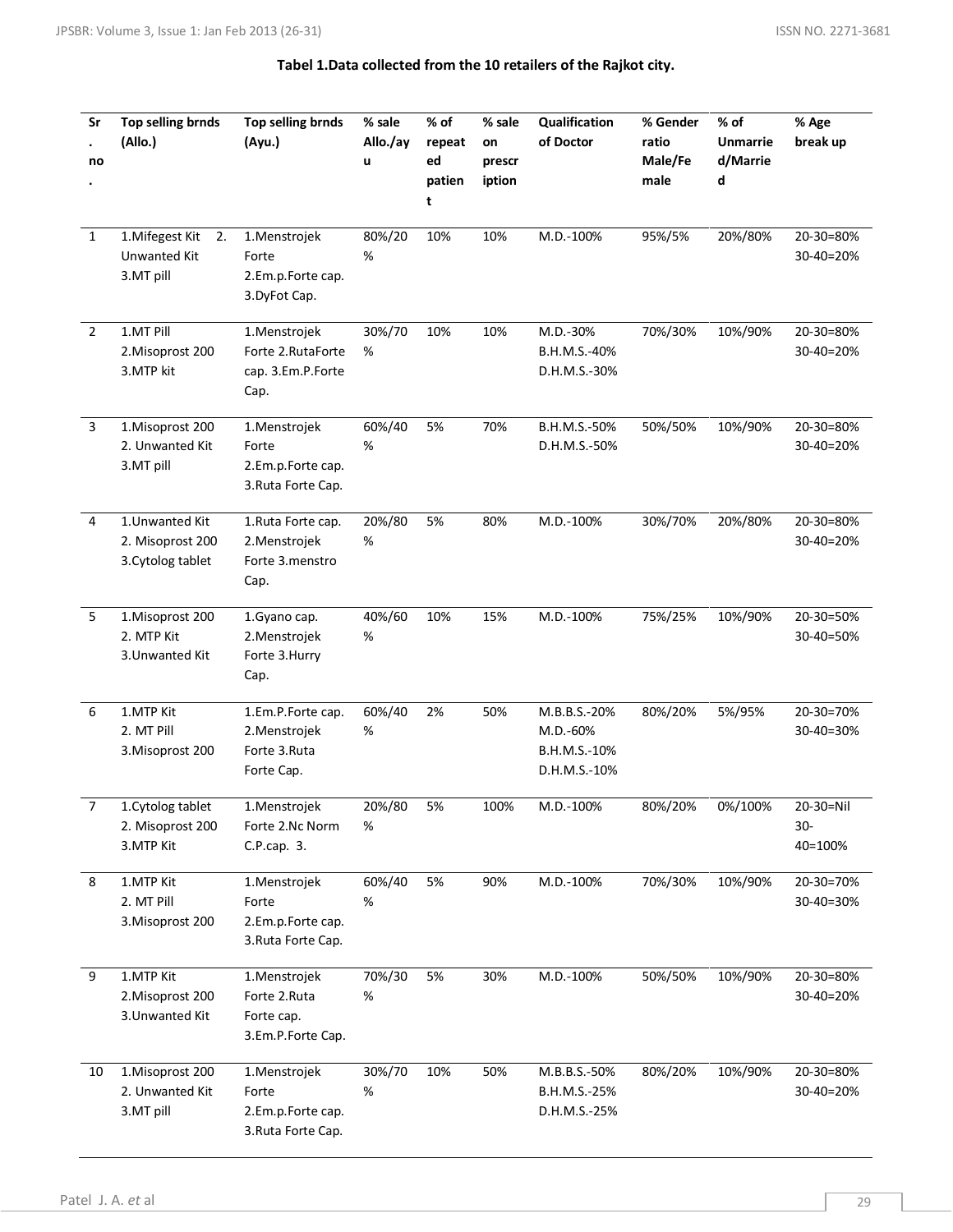| sr.no. | Name of Brand        |     |      |     |     |              |                | 4/11 5/11 6/11 7/11 8/11 9/11 10/11 11/11 12/11 1/12 2/12 3/12 |     |     |     |     |     |
|--------|----------------------|-----|------|-----|-----|--------------|----------------|----------------------------------------------------------------|-----|-----|-----|-----|-----|
|        |                      |     |      |     |     |              |                |                                                                |     |     |     |     |     |
|        | Misoprost-200 Tablet | 74  | 90   | 112 | 163 | 140          | 101            | 107                                                            | 143 | 148 | 130 | 122 | 120 |
|        |                      |     |      |     |     |              |                |                                                                |     |     |     |     |     |
|        | Misoprost-600 Tablet |     | 75 5 | 65  | 16  | $\mathbf{1}$ | $\overline{7}$ | 15                                                             | 3   | 14  | 21  | 24  | 29  |
|        |                      |     |      |     |     |              |                |                                                                |     |     |     |     |     |
|        | Unwanted Kit         | 119 | 84   | 99  | 70  | 91           | 91             | 70                                                             | 76  | 91  | 56  | 42  | -63 |
|        |                      |     |      |     |     |              |                |                                                                |     |     |     |     |     |

### **Table 2. Data collected from 3 Wholesalers of Rajkot City**

Note: sales figure shows quantity in strips/kits.  $\bullet$ 

**Table 3. Data collected from the 5 Doctors (M.D.-Gynec) of the Rajkot city.**

| Sr.<br>No      | % Age<br>ratio of<br>patient                                                               | % of<br>patients<br><b>Unmarrie</b><br>d/Marrie | <b>Top brands</b><br>used by<br>patients        | Top most side<br>effects                                                                                                           | Self<br>medicated/M<br>TP patient<br>ratio in 10 |      | Self<br>medicat<br>ed<br>patients | <b>Serious Side</b><br><b>Effects in last 3</b><br>years                               | Are<br>ayurvedic<br>abortifacie<br>nts |
|----------------|--------------------------------------------------------------------------------------------|-------------------------------------------------|-------------------------------------------------|------------------------------------------------------------------------------------------------------------------------------------|--------------------------------------------------|------|-----------------------------------|----------------------------------------------------------------------------------------|----------------------------------------|
|                |                                                                                            | d                                               |                                                 |                                                                                                                                    |                                                  |      |                                   |                                                                                        | effective                              |
| $\mathbf{1}$   | <b>Below</b><br>$20 = 40$<br>$20 - 30 = 50$<br>$30 - 40 = 5$<br>More<br>than<br>$40 = 5$   | 10%/90%                                         | 1. Mifegest kit<br>2. Mifeprin kit<br>3.MTP kit | 1.retained products<br>2.bleeding<br>3.abdominal muscle<br>cramping<br>4.diarrherea<br>5.nausea 6.vomiting<br>7.fever/chills       | 8/10                                             | 2/10 | month<br>15                       | 1.Death=1<br>2.Ectopic<br>Pregnancy=3<br>3. Hypotension=4<br>4.Blood<br>Transfusion=4  | No                                     |
| $\overline{2}$ | <b>Below</b><br>$20 = 10$<br>$20 - 30 = 40$<br>$30 - 40 = 15$<br>More<br>than<br>$40 = 20$ | 10%/90%                                         | 1. Mifegest kit<br>2. Mifeprin kit<br>3.MTP kit | 1.bleeding<br>2.retained products<br>3. vaginal infection<br>4.diarrherea<br>5.nausea 6.vomiting<br>7.abdominal muscle<br>cramping | 6/10                                             | 4/10 | 8                                 | 1.Death=0<br>2.Ectopic<br>Pregnancy=0<br>3. Hypotension=0<br>4.Blood<br>Transfusion=0  | No                                     |
| 3              | Below<br>$20 = 10$<br>$20 - 30 = 80$<br>$30 - 40 = 8$<br>More<br>than<br>$40=2$            | 25%/75%                                         | 1. Mifegest kit<br>2. Mifeprin kit<br>3.MTP kit | 1.bleeding<br>2.abdominal muscle<br>cramping<br>3.fever/chills<br>4.dizziness<br>5.nausea 6.vomiting<br>7.headache                 | 4/10                                             | 6/10 | 10                                | 1.Death=1<br>2.Ectopic<br>Pregnancy=5<br>3.Hypotension=10<br>4.Blood<br>Transfusion=10 | No                                     |
| 4              | Below<br>$20 = 20$<br>$20 - 30 = 40$<br>$30 - 40 = 30$<br>More<br>than<br>$40 = 10$        | 10%/90%                                         | 1. Mifegest kit<br>2. Mifeprin kit<br>3.MTP kit | 1.bleeding<br>2.abdominal muscle<br>cramping<br>3.diarrherea<br>4.retained products<br>5.headache<br>6.nausea                      | 7/10                                             | 5/10 | 20                                | 1.Death=0<br>2.Ectopic<br>Pregnancy=2<br>3. Hypotension=5<br>4.Blood<br>Transfusion=2  | No                                     |
| 5              | Below<br>$20 = 30$<br>$20 - 30 = 25$<br>$30 - 40 = 15$<br>More<br>than<br>$40 = 10$        | 12%/88%                                         | 1. Mifegest kit<br>2. Mifeprin kit<br>3.MTP kit | 1.bleeding<br>2.abdominal muscle<br>cramping 3.retained<br>products 4. vaginal<br>infection 5.nausea<br>6.vomiting<br>7.dizziness  | 5/10                                             | 4/10 | 30                                | 1.Death=0<br>2.Ectopic<br>Pregnancy=5<br>3. Hypotension=5<br>4.Blood<br>Transfusion=5  | No                                     |

Patel J. A. *et* al 30